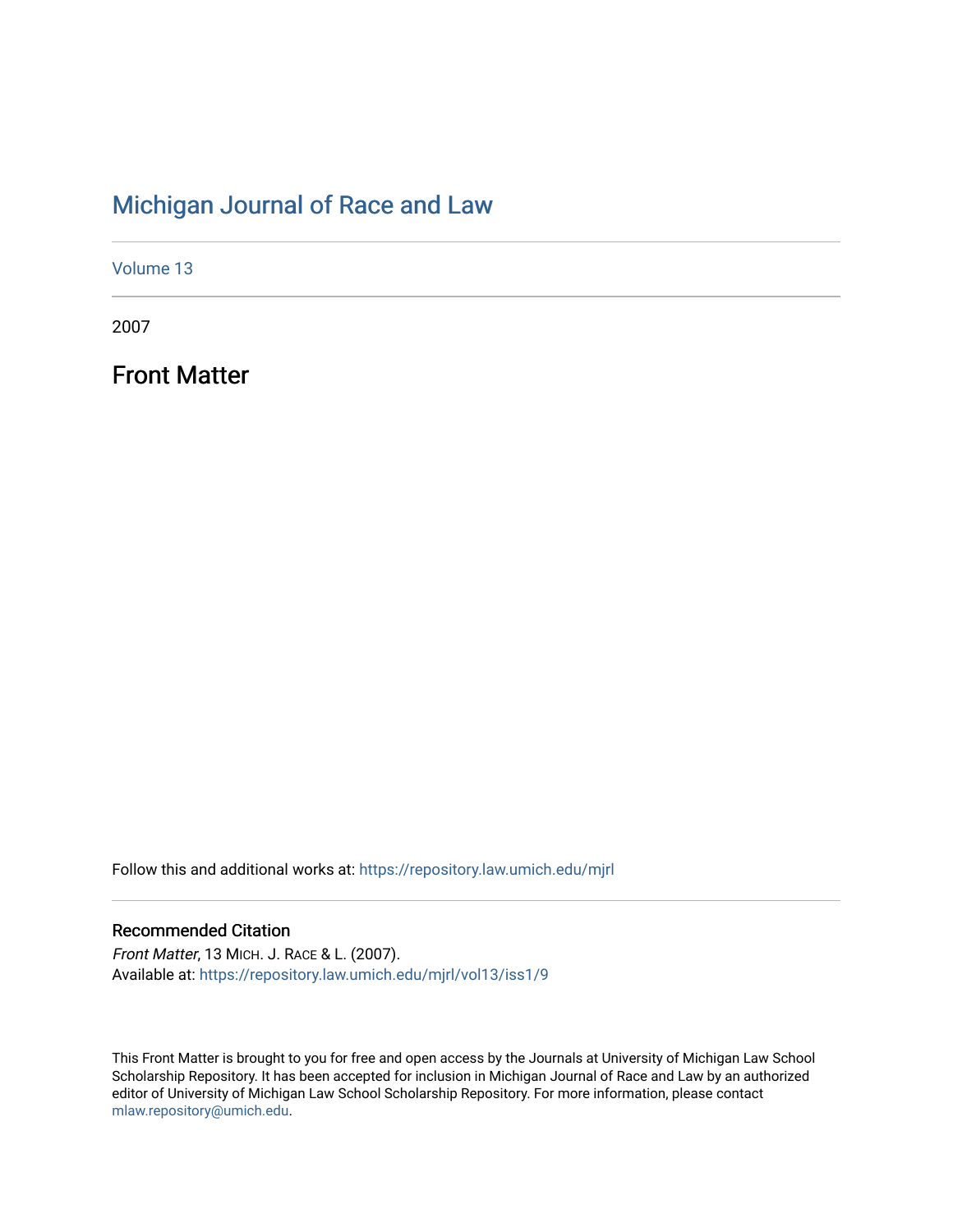# MICHIGAN Fall 2007 VOLUME<sub>13</sub> JOURNAL OF Issue 1 RACE & LAW

### **ARTICLES**

| Gitano Legal Codes: Social Change, NGO's, and            |
|----------------------------------------------------------|
| External Legal Systems' Influence on Governance          |
| of Spanish Roma Communities                              |
|                                                          |
| Rethinking Customary Law in Tribal                       |
| Court Jurisprudence                                      |
|                                                          |
| Time to Step Up: Modeling the African American           |
| Ethnivestor for Self-Help Entrepreneurship               |
| in Urban America                                         |
|                                                          |
| (Still) Constitutional School De-Segregation Strategies: |
| Teaching Racial Literacy to Secondary School Students    |
| and Preferencing Racially-Literate Applicants to         |
| <b>Higher Education</b>                                  |
|                                                          |
| Same-Sex Loving: Subverting White Supremacy              |
| Through Same-Sex Marriage                                |
|                                                          |
| The Power of Observation: The Role of Federal            |
| Observers Under the Voting Rights Act                    |
|                                                          |
|                                                          |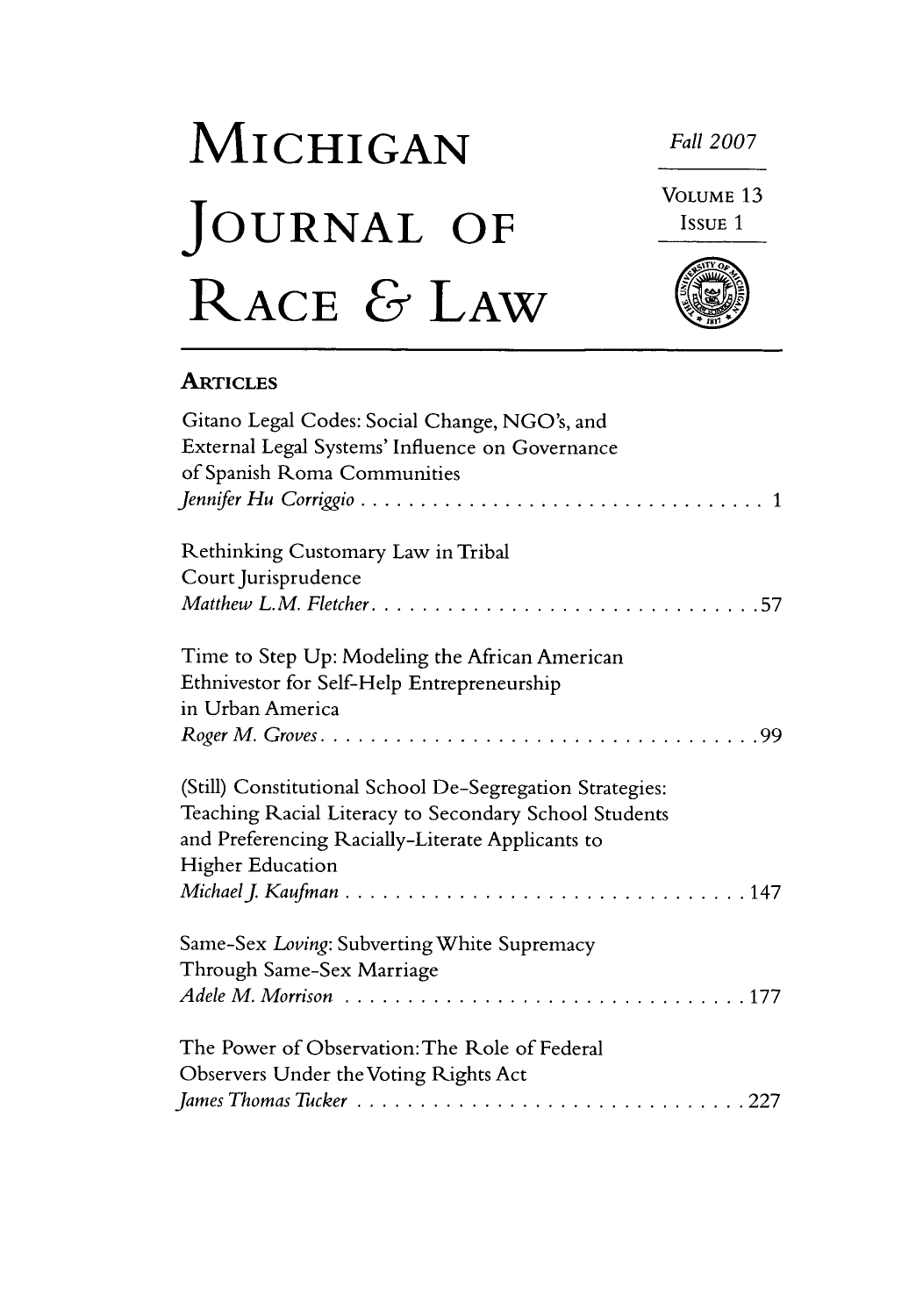

## Michigan Journal of Race & Law

#### **Volume 13 Editorial Board**

Editor-in-Chief Chioma **J.** Nwachukwu

> Managing Editor C. Eric Davis

Executive Articles Editor Laura M. Rogers

Executive Notes Editor Pamela Dangelo

Executive Book/Film Review Editor Leticia M. Kimble

Priya Baskaran Marianne W. Chow

Lyzzette M. Bullock Jason M. Clark Jaclyn R. Johnson

Scott M. Ahmad Matthew P. Becker Amelia Cardenas Ginni E. Chen Valerie Clark Amy L. Cocuzza Steven T. Collis Nathaniel G. Connor Joseph F. Ferrentino Julia A. Franklin Elizabeth Galezio Candace L. Gaston

Executive Editors Alvar Ayala Heather R. Bobkova Christina Chang Bridger Melissa A. D'Arcy Tim Findley Kelley A. Harvilla Rachel C. Johnson Esther K.Yeu

Article Selection Committee Alexis P. Clowney Xiaofeng Stephanie Da

Contributing Editors Ian Russell Daniel Labitue Joseph C. Lucas

Associate Editors Gabriel Gold Brandon M. Greer Paul H.Johnson Daniel Jones Candice Korkis Jared Lefevre Annise K. Maguire Daniela C. Marchelletta Gabriella C. McDonald Richard M. Mullen Lauren Nakamura

Speaker Series */* Symposium Coordinator Priya Baskaran Rachel C.Johnson

Film Series Coordinator Xiaofeng Stephanie Da

Executive Technology Editor Keeley I.Vega

> Zoraida Najarro Kyle A. Palazzolo

Cisco C. Minthorn Vinesh Patel Mehgan Schaffner

David J. Pacheco Annie Y. Pan Sanjay Pathiyal Lance **J.** Phillips Shana E. Ramirez Maili Kim Shaffer Anjali Shenoy Diane M. Sherman Ducarmel St. Louis Ruth B. Stevenson Vernon Thompson Katie Walton

Editorial Assistants Catherine T. Leggieri Matthew S. Redding Barbara I. Summers

Manager Maureen A. Bishop